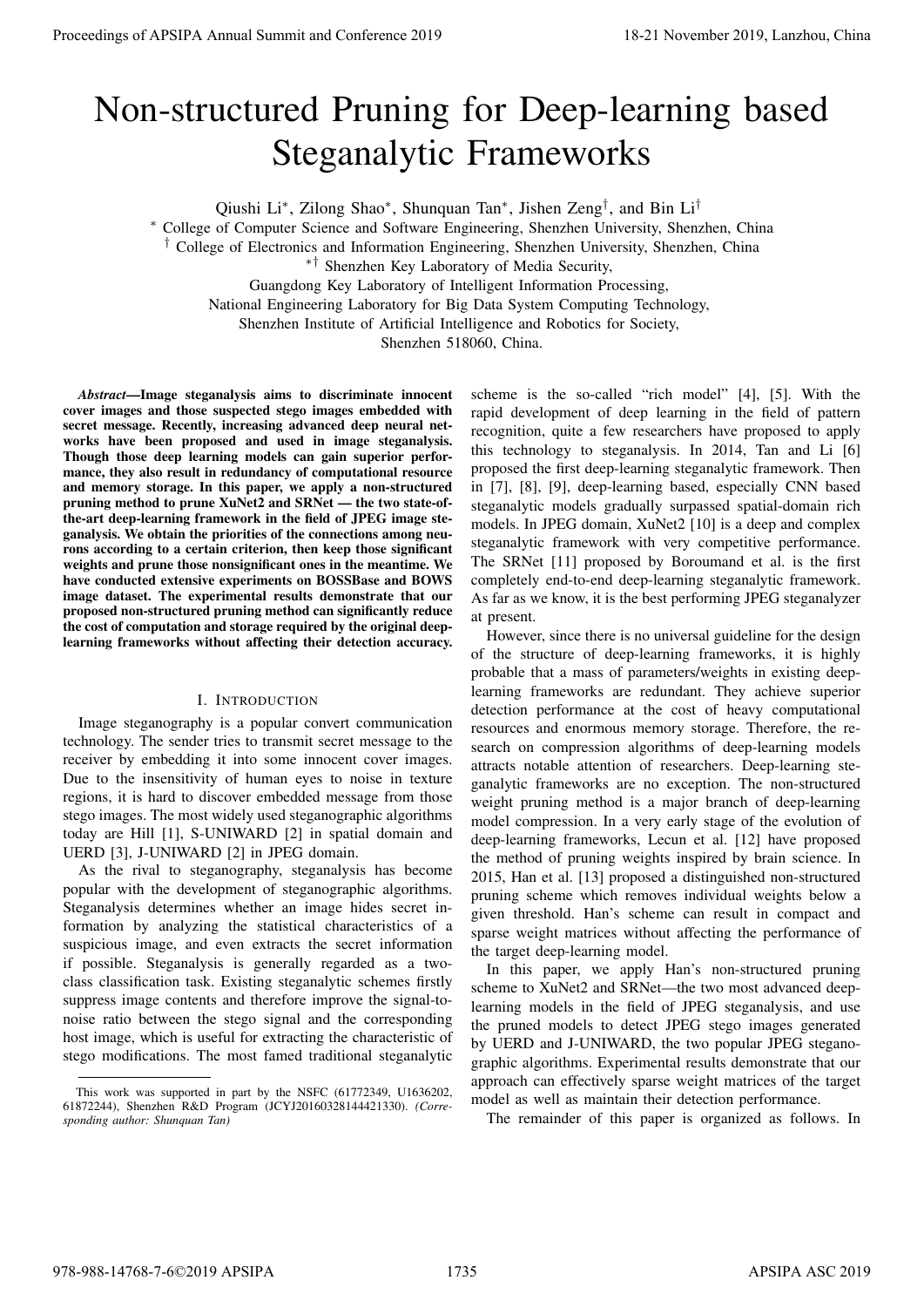

Fig. 1. The architecture of the two target deep-learning steganalytic models. The sizes of the output features maps (height, width, number of channels) are displayed besides the network diagram. (a) The architecture of XuNet2. The detailed structure of the "Conv Block" is shown on the right. (b) The architecture of SRNet. The detailed structures of four types of blocks are shown on the right, surrounded by dotted-line box.

Sect. II, we firstly give a brief introduction to Han's nonstructured pruning method, and the architecture of the two target models: XuNet2 and SRNet. Then we present our approach of using Han's scheme to prune XuNet2 and SRNet. The experimental results are detailed in Sect. III. Finally, the concluding remarks are summarized in Sect. IV.

### II. NON-STRUCTURED PRUNING METHOD FOR XUNET2 AND SRNET

# *A. Preliminaries*

*1) Han's non-structured weight pruning method [13]:* The object of non-structured pruning method is individual weights as well as corresponding connections between neurons. Han et al. claimed that in a given layer, the smaller the absolute value of the weight is, the less significant the weight becomes. It is owing to the fact that the weights with small absolute values have less impact on the input.

When Han's method is used to prune a given convolutional layer  $L_i$ , a pre-defined threshold  $T_i$  is set up for it. Then every filter  $F_{i,j}$  in  $L_i$  is assigned a corresponding mask  $M_{i,j}$ , where i is the layer index while j is the filter index in  $L_i$ . Given a pruning rate  $\gamma_i$ , the process of pruning  $L_i$  is as follows:

- 1) Sort the absolute values of the weights of all the filters  ${F_{i,j}, 1 \leq j \leq m}$  in  $L_i$  from small to large to get the ordered sequence  $\{S_k\}$ , where  $k \in \{1, 2, \dots, n\}$ , m is the number of the filters in  $L_i$ , and n is the length of the sequence;
- 2) Compute the threshold  $T_i = S_{\lceil n \times \gamma_i \rceil}$  of the  $i^{th}$  layer  $L_i;$
- 3) Set the corresponding values of  $M_{i,j}$  to 0, where the absolute values of weights are less than  $T_i$ . Otherwise set the corresponding values of  $M_{i,j}$  to 1.

*2) The architectures of XuNet2 and SRNet:* The architecture of XuNet2 [10] is shown in Fig. 1(a). It is a 20-layer deep steganalytic network with five "Conv Blocks" which in turns equipped with residual shortcuts [14]. The residual shortcuts can accelerate the process of convergence and prevent gradient vanishing. Each "Conv Block" is accordingly contains five convolutional layers with shortcut connections. There is a pre-processing layer at the bottom of the architecture, which contains sixteen  $4 \times 4$  discrete cosine transformation basis kernels to improve the signal-to-noise ratio before the inputs are fed to the deep-learning model itself. The sizes of all the convolutional kernels in XuNet2 are set to  $3 \times 3$ .

The architecture of SRNet [11] is shown in Fig. 1(b). The whole network consists of twelve blocks with four different block types. Among them, block type 2 and type 3 have residual shortcuts [14]. Functionally, the network can be divided into three parts. The first part (from Block 1 to Block 7) is used for the extraction of noise residuals, which prevents the suppression of stego signals since there is no pooling/down-sampling operations. The second part (from Block 8 to Block 12) is devoted to features extraction and dimensionality reduction. The third part is the top single-layer linear classifier.

## *B. Our proposed pruning approach*

In our proposed pruning approach, we apply Han's nonstructured pruning method to prune XuNet2 and SRNet. We follow the well-established three-step deep-learning model pruning pipeline:

- 1) obtain a converged, over-parameterized steganalytic model after the whole train-validation procedure;
- 2) prune the over-parameterized steganalytic model with Han's pruning method;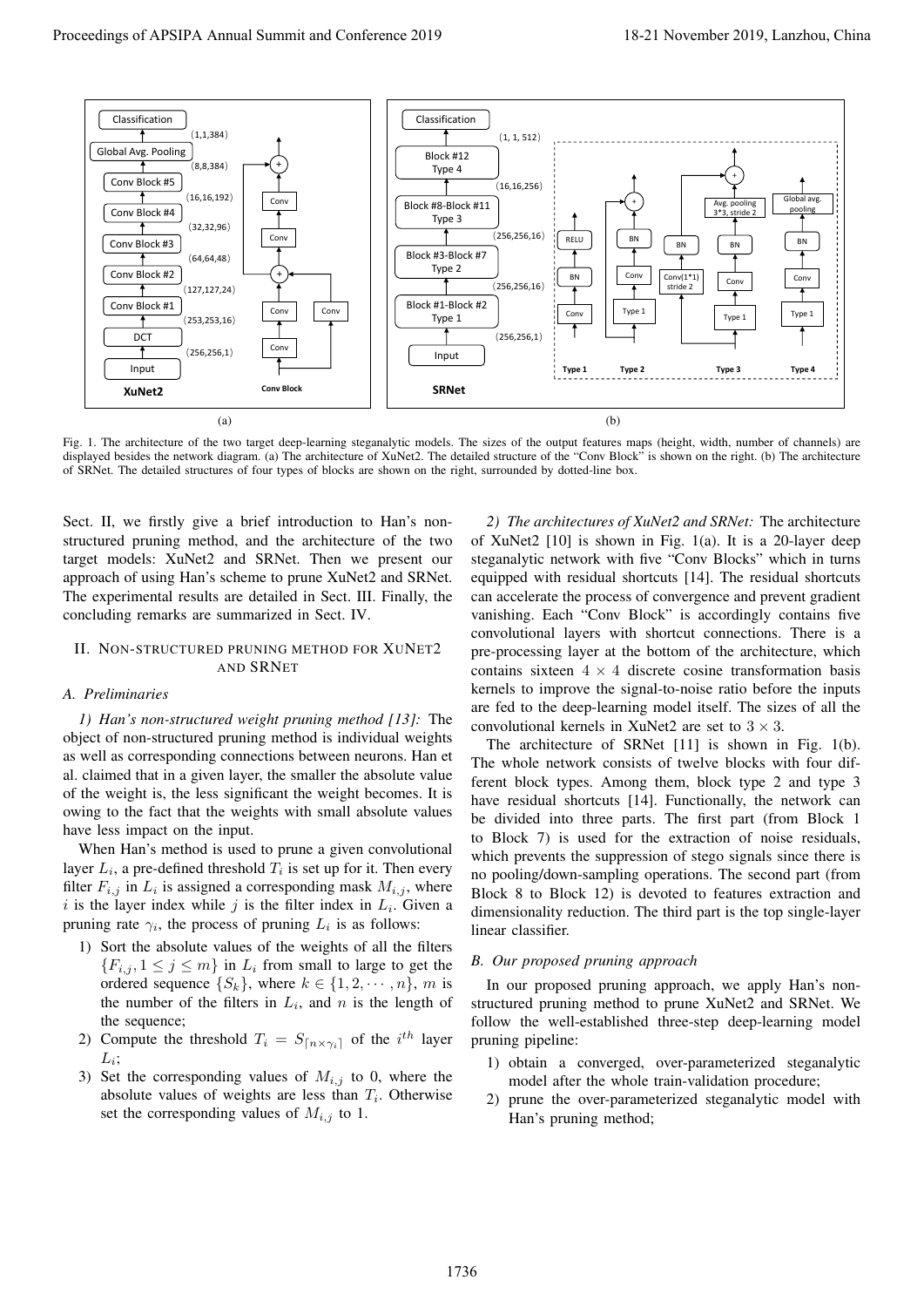3) fine-tune the pruned steganalytic model with further training epochs.

Majority of the parameters of XuNet2 and SRNet are contained in the convolutional layers. Therefore we only prune the weights in those convolutional filters. For XuNet2, we decide to neglect the bottom pre-processing layer since it only contains fixed hand-crafted filters. For SRNet, we decide to neglect the bottom two blocks (namely Block #1 and Block #2), since our experimental result shows that the weights in them are ultra sensitive to pruning, and non-structured pruning results in severe decline in detection performance of the corresponding steganalytic framework.

For both XuNet2 and SRNet, we regard the convolutional layers belonging to an identical block as a whole. We adaptively set a united pruning rate for all the convolutional layers come from the same block. With a converged steganalytic model, we adopt a trial-and-error strategy. In XuNet2, all of the "Conv Blocks" are involved, while in SRNet, the blocks from #3 to #12 are involved. Every block of the target model is individually pruned with the pruning rate from 0% to 100% with a step of 10%. After every pruning procedure, the resulting model is tested with standalone testing set, and the corresponding detection performance is recorded. The most appropriate pruning rate for every block is determined according to the criterion of "sensitivity" defined as follows:

- 1) If the detection accuracy steadily decreases along with increasing pruning rate, then we adopt a conservative pruning tactic. The largest pruning rate with the decline of detection accuracy on standalone testing set lower than 5% is selected as the target pruning rate.
- 2) With increasing pruning rate, if we witness a bluff-type slump ( $\geq 5\%$ ) of the detection accuracy, then the last pruning rate before the slump is selected as the target pruning rate.

After the pruning rates of all of the blocks for a given steganalytic model are determined, we apply the pruning procedure to the original converged model. From bottom to top, we prune the blocks one by one. Then the pruned model undergoes a fine-tune procedure. It is retrained for several epochs to regain the once lost detection performance.

During the pruning procedure, we reject the filter weights whose absolute value is lower than  $T_i$  from training and inference, by setting  $F_{i,j} = F_{i,j} \cdot M_{i,j}$  and  $\nabla F_{i,j} = \nabla F_{i,j} \cdot M_{i,j}$ for every filter in  $L_i$ , where  $\cdot$  denotes dot product and  $\nabla F_{i,j}$ denotes the corresponding gradient of  $F_{i,j}$ . One demonstration is shown in Fig. 2.



Fig. 2. One example of the filter weights rejection procedure. The cross signal denotes dot product operation.

TABLE I PRUNING RATE FOR EVERY BLOCK IN XUNET2.

| Steganography |    | J-UNIWARD      | <b>UERD</b> |     |
|---------------|----|----------------|-------------|-----|
| bpnzAC        | 04 | 0.2            | 04          | 02  |
| $Block$ #1    | 06 | 0 <sup>3</sup> | 0.5         | 0.5 |
| $Block$ #2    | 07 | 0.8            | 0.7         | 0.6 |
| Block #3      | 06 | 0.5            | 0.7         | 0.6 |
| Block #4      | 09 | 0.7            | 0.8         | 0.8 |
| $Block$ #5    | 09 | 0 ዓ            | 09          | 09  |

TABLE II PRUNING RATE FOR EVERY BLOCK IN SRNET.

| Steganography | <i>J-UNIWARD</i> |     | <b>UERD</b> |          |
|---------------|------------------|-----|-------------|----------|
| bpnzAC        | 0.4              | 0.2 | 0.4         | 0.2      |
| $Block$ #1    | 0                | 0   | $\Omega$    | 0        |
| $Block$ #2    | $\Omega$         | 0   | $\theta$    | $\Omega$ |
| $Block$ #3    | 0.4              | 0.4 | 0.4         | 0.5      |
| Block #4      | 0.6              | 0.5 | 0.6         | 0.6      |
| Block #5      | 0.4              | 0.7 | 0.6         | 0.8      |
| Block #6      | 0.5              | 0.5 | 0.5         | 0.8      |
| Block #7      | 0.5              | 0.4 | 0.6         | 0.6      |
| Block #8      | 0.3              | 0.4 | 0.5         | 0.4      |
| Block #9      | 0.8              | 0.7 | 0.5         | 0.7      |
| $Block$ #10   | 0.9              | 0.9 | 0.9         | 0.9      |
| Block #11     | 0.9              | 0.9 | 0.9         | 0.9      |
| Block #12     | 0.9              | 0.9 | 0.9         | 0.9      |

### III. EXPERIMENTS

All experiments in this paper were conducted on the union of BOSSBase 1.01 [15] and BOWS2 [16]. Each dataset contains 10,000 grayscale images with the size  $512 \times 512$ . We resized all of the images in the dataset from the original size to  $256 \times 256$  by using MATLAB function "imresize", and then compressed them to JPEG format with quality factor 75. The images are divided into three subsets: the training set contains 4,000 images randomly selected from BOSSBase and the entire BOWS2 dataset, a total of 14,000 images; the validation set contains another 1,000 randomly selected images from BOSSBase; the remaining 5,000 images from BOSSBase constitute the testing set. We have four steganographic data embedding configurations used in the experiments: UERD at 0.2 bpnzAC of embedding rate, UERD at 0.4 bpnzAC, J-UNIWARD at 0.2 bpnzAC, and J-UNIWARD at 0.4 bpnzAC.

The XuNet2 was trained with the "Momentum" optimizer with batch size of 100 images (50 cover/stego pairs), and no data augmentation. The filter weights in all convolutional layers were initialized with a zero mean Guassian with standard deviation 0.01 and no bias. The weights and biases in fully connected classifier layer were initialized with zero mean Guassian with standard deviation 0.01. The learning rate started from 0.001 and was decreased by 10% after every 5,000 training iterations. The SRNet was trained with the "Adamax" optimizer with batch size of 16 images (8 cover/stego pairs). The training set was randomly shuffled before every training epoch, and we use data augmentation during the training procedure with two kinds of input processing methods: random mirror and random rotation by 90◦ degrees. For the initialization of other training parameters please refers to [11]. Proceedings of APSIPA Annual Summit at China 2019<br>
The summit and proceeding conference 2019 18-21 November 2019 18-21 November 2019 2012 November 2019 2012 November 2019 2012 November 2019 2012 November 2019 2012 Novembe

The implementation of our proposed non-structured network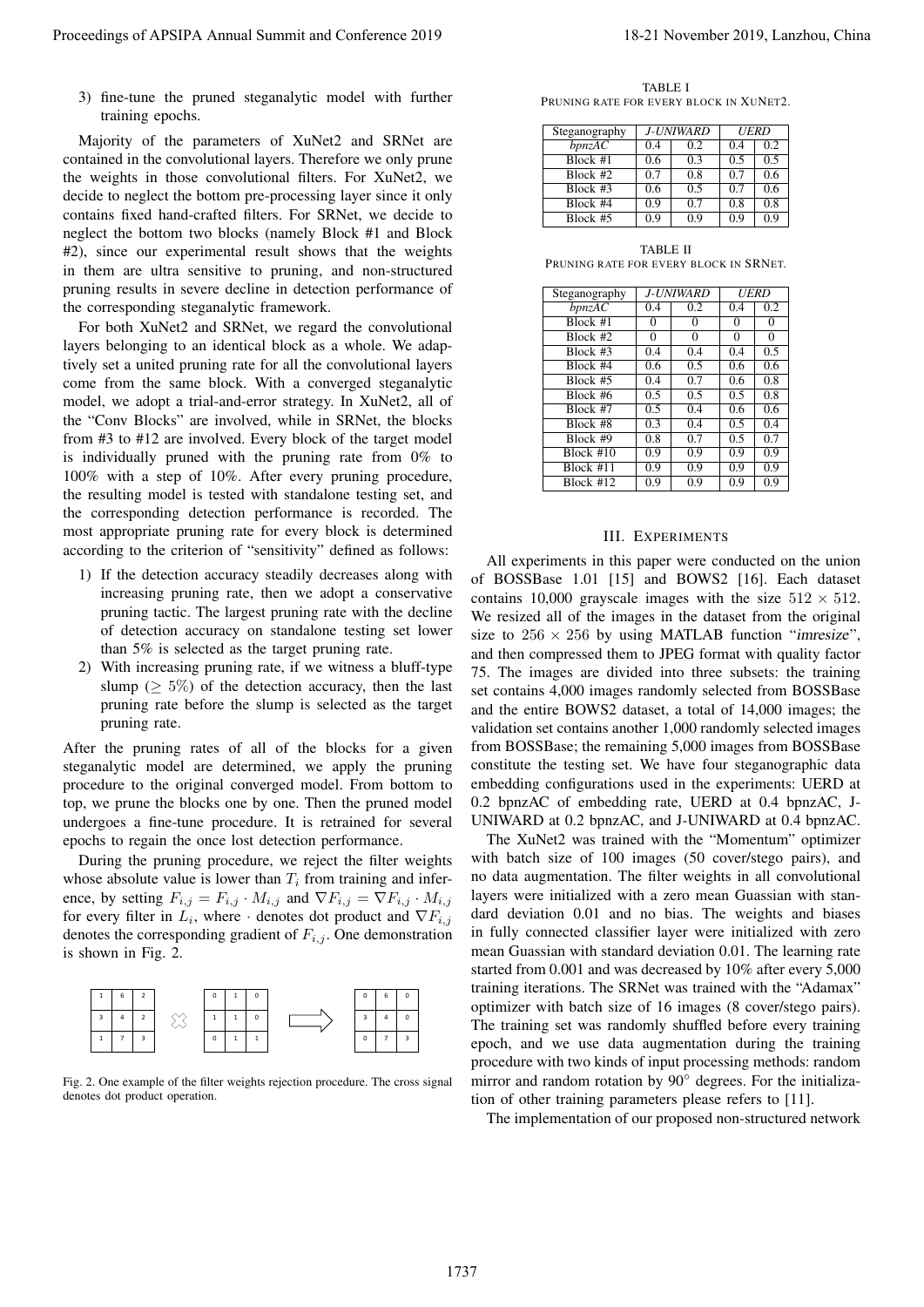

Fig. 3. Accuracy changes along with the pruning and the following threeepoch fine-tuning procedure of every block of XuNet2. "JU-04", "JU-02", "UE-04", and "UE-02" refers to J-UNIWARD of 0.4 bpnzAC embedding rate, J-UNIWARD of 0.2 bpnzAC, UERD of 0.4 bpnzAC, UERD of 0.2 bpnzAC, respectively.

pruning method was based on Tensorflow™ [17]. We applied Han's method to XuNet2 and SRNet as shown in Sect. II-A1. The pruning rates for all the blocks in the two models were adaptively determined with the criterion of "sensitivity" proposed in Sect. II-B. In Tab. I and Tab. II, we show the finally determined pruning rate for every block of XuNet2 and SRNet in the experiments, respectively. It can be seen that for both XuNet2 and SRNet, the original models have quite a few unnecessary filter weights, and the redundancy becomes higher as the blocks become deeper. For instance, in the last two blocks of XuNet2 and the last three blocks of SRNet, the pruning rates reach 0.9, which means that most filter weights of those top blocks are unnecessary and can be rejected from training and inference.

For XuNet2, every time after a block was pruned, we fine-tuned the intermediate model for three epochs. Fig. 3 shows accuracy changes along with the pruning and finetuning procedure of every block of XuNet2. We can see in Fig. 3 that the non-structured pruning procedure has huge impact on the detection performance of the resulting model. The detection performance usually decreases dramatically. However, after one or two epochs of retraining/fine-tuning procedure, the detection performance can be regained, and even is approaching to the original model. Tab. III gives a comparison of the detection accuracy of the pruned and retrained model with the original XuNet2 model. We can see that after pruning and retraining, the detection accuracy of the resulting model is almost identical to the original one.

Please note that for SRNet, we only fine-tuned/retrained the model after all of the involved blocks in it were pruned. Tab. IV gives a comparison of the detection accuracy of the

#### TABLE III

ACCURACY COMPARISON OF XUNET2 BEFORE AND AFTER PRUNING. "*Orig*" MEANS THE ACCURACY OF ORIGINAL MODEL. "*Pruned/Retrained*" MEANS THE ACCURACY AFTER RETRAINING THE PRUNED MODEL, AND "*Decline*" MEANS DESCENT IN DETECTION ACCURACY FROM THE ORIGINAL MODEL TO THE CORRESPONDING PRUNED AND RETRAINED

| Steganography    | bpnzAC | Orig  | Pruned/<br>Retrained | Decline   |
|------------------|--------|-------|----------------------|-----------|
| <b>J-UNIWARD</b> | 04     | 0.855 | 0.845                | $-0.0117$ |
|                  | 02     | 0.698 | 0.691                | $-0.0100$ |
| UERD             | 0.4    | 0.930 | 0.924                | $-0.0064$ |
|                  | 02     | 0.824 | 0.817                | -0.0085   |

#### TABLE IV

ACCURACY COMPARISON OF SRNET BEFORE AND AFTER PRUNING. "*Orig*" MEANS THE ACCURACY OF ORIGINAL MODEL. "*Pruned*" MEANS THE ACCURACY OF THE MODEL JUST AFTER PRUNING. "*Retrained*" MEANS THE ACCURACY AFTER RETRAINING THE PRUNED MODEL, AND "*Decline*" MEANS DESCENT IN DETECTION ACCURACY FROM THE ORIGINAL MODEL TO THE CORRESPONDING PRUNED AND RETRAINED MODEL.

| Steganography | bnzAC | Orig   | Pruned | Retrained | <b>Decline</b> |
|---------------|-------|--------|--------|-----------|----------------|
| J-UNIWARD.    | 0.4   | 0.9224 | 0.5979 | 0.9215    | $-0.00097$     |
|               | 0.2   | 0.7769 | 0.6084 | 0.7777    | 0.00102        |
| UERD          | 0.4   | 0.9685 | 0.6609 | 0.9676    | $-0.00092$     |
|               | 0.2   | 0.8808 | 0.5040 | 0.8802    | $-0.00068$     |

TABLE V MODEL COMPRESSION RESULT. "*Params*" MEANS THE NUMBER OF THE NON-ZERO WEIGHTS IN THE CONVOLUTIONAL KERNELS OF THE MODEL. THE COMPRESSION RATE IS EQUAL TO THE AMOUNT OF PARAMETERS IN THE ORIGINAL MODEL DIVIDED BY THE AMOUNT OF PARAMETERS IN THE PRUNED MODEL.

| Model        | Steganography    | bpnzAC | Params  | <b>Compression Rate</b> |
|--------------|------------------|--------|---------|-------------------------|
| <b>SRNet</b> | J-UNIWARD        | 0.4    | 73022   | 65.305                  |
|              |                  | 0.2    | 74949   | 63.625                  |
|              | <b>UERD</b>      | 0.4    | 82149   | 58.049                  |
|              |                  | 0.2    | 71493   | 66.701                  |
| XuNet2       | <b>J-UNIWARD</b> | 0.4    | 1447384 | 3.970                   |
|              |                  | 0.2    | 1649920 | 3.483                   |
|              | <b>UERD</b>      | 0.4    | 1156072 | 4.970                   |
|              |                  | 0.2    | 1546600 | 3.715                   |

pruned and retrained model with the original SRNet model. From Tab. IV we can see that without retraining, the detection performance of the pruned model declines severely compared with that of the original one. However, after retraining, the detection accuracy of the resulting model recovers and remains competitive even though a majority of its weights have become zero. Please compare the *Decline* column of Tab. IV with that of Tab. III, the readers can notice that the gap between the performance of the pruned-and-then-retrained SRNet model and the original one is even narrower, which may indicate that our proposed non-structured pruning approach is more efficient for those more advanced and complicated models, like SRNet.

This pruning method realizes the model compression by sparsing weight matrix of the model. The number of weights in convolutional layers of original SRNet and XuNet2 are 4,768,704 and 5,746,720, respectively. As is shown in Tab. V, for Xunet2, pruning reduces the number of weights in convolutional layers by  $3\times$ , and for SRNet, pruning reduces the